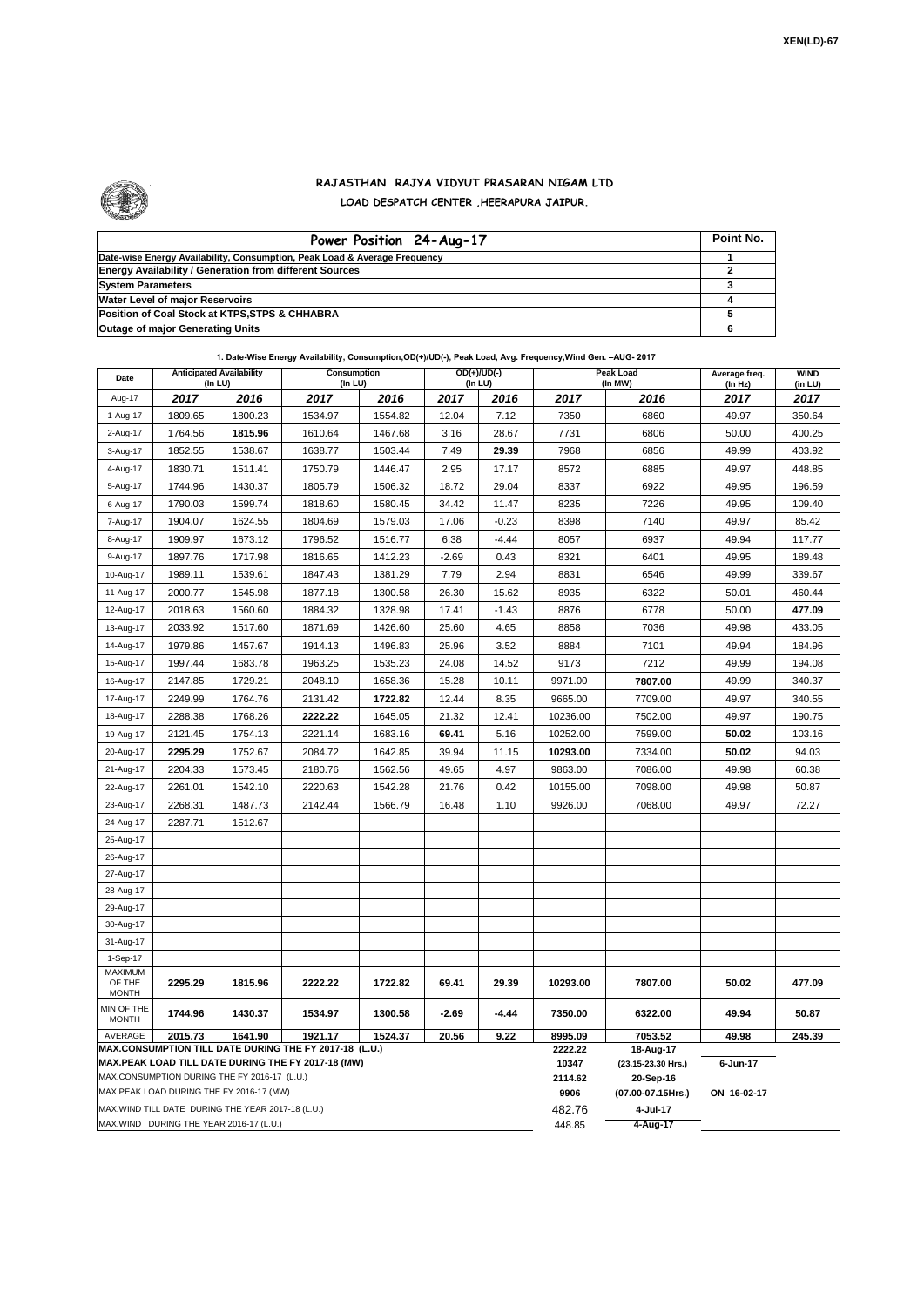| 2. Anticipated Availability/Generation From Different Sources |  |  |  |
|---------------------------------------------------------------|--|--|--|
|                                                               |  |  |  |

| S.No.               | (In LU)<br>Sources Available to Rajasthan / Installed        | <b>Prior</b>       | <b>Prior</b>     | Actual           |
|---------------------|--------------------------------------------------------------|--------------------|------------------|------------------|
|                     | Capacity as on 30.09.2016                                    | assessment of      | assessment of    | Energy           |
|                     | (In MW)                                                      | Avail. For next    | Avail.           | <b>Received</b>  |
|                     |                                                              | Dav                |                  |                  |
|                     |                                                              |                    | 23-Aug-17        |                  |
| 1<br>$\overline{2}$ | KTPS (1240/1240)<br>STPS (1500/1500)                         | 243.00<br>273.00   | 266.00<br>275.00 | 218.80<br>229.01 |
| 3                   | DHOLPUR GAS CCPP (330/330)                                   | 0.00               | 0.00             | 0.00             |
| 4                   | RAMGARH (273.5/273.5)                                        | 45.00              | 46.00            | 45.43            |
| 5                   | RAPP-A(200/200)                                              | 36.00              | 36.00            | 42.16            |
| 6                   | MAHI (140/140)                                               | 0.00               | 0.00             | 0.00             |
| $\overline{7}$      | CHAMBAL (RPS+JS) (135.5/271)                                 | 0.00               | 0.00             | 3.34             |
| 8<br>9              | GIRAL LIGNITE (250/250)<br>CHHABRA TPS 1000/1000)            | 0.00<br>109.00     | 0.00<br>108.00   | 0.00<br>102.25   |
| 10                  | ADANI (TPS) + KALISINDH (TPS)                                | 420.00             | 419.00           | 384.39           |
|                     | (1200+1200/1320+1200)                                        |                    |                  |                  |
| 11                  | WIND FARM (3980.40/4119.15)                                  | 191.00             | 58.00            | 72.27            |
| 12                  | SOLAR POWER(737.70/1295.70)                                  | 0.00               | 0.00             | 0.00             |
| 13                  | CAPTIVE POWER PLANTS                                         | 0.00               | 0.00             | 0.00             |
| 14<br>15            | REGIONAL (INTRA STATE) O.A. (VLTPS)<br>OPEN ACCESS           | 0.00<br>$-11.40$   | 0.00<br>$-32.63$ | 0.00<br>$-32.63$ |
| 16                  | BIOMASS - (101.95/119.25)                                    | 6.00               | 6.00             | 6.09             |
| 17                  | BARSINGHSAR LTPS(250/250)                                    | 26.00              | 26.00            | 24.34            |
| 18                  | RAJWEST (1080/1080)                                          | 201.00             | 201.00           | 179.47           |
|                     | <b>TOTAL (A): 1-18</b>                                       | 1538.60            | 1408.37          | 1274.92          |
| 19                  | <b>BBMB COMPLEX</b><br>a) BHAKRA(230.79/1516.3)              |                    | 31.45            |                  |
|                     | b) DEHAR (198/990)                                           | 32.27<br>27.99     | 27.99            | 31.78<br>27.99   |
|                     | c) PONG (231.66/396)                                         | 42.79              | 42.79            | 42.79            |
|                     | TOTAL : a TO c                                               | 103.04             | 102.22           | 102.56           |
| 20                  | <b>CENTRAL STATIONS</b>                                      |                    |                  |                  |
|                     | d) SINGRAULI (300/2000)                                      | 89.91              | 89.91            | 88.21            |
|                     | e) RIHAND<br>(310.24/3000)                                   | 100.14             | 100.14           | 100.14           |
|                     | f) UNCHAHAR-I(20/420)<br>q) UNCHAHAR-II& III(61/630)         | 0.35<br>1.65       | 2.78<br>10.06    | 4.58<br>16.73    |
|                     | h) INDIRA GANDHI STPS(JHAJHAR) 0.00/1500)                    | 0.00               | 0.00             | 0.00             |
|                     | i) NCTPS DADRI St-II (43.22/980) + DADRI-TH                  | 0.95               | 0.22             | 5.05             |
|                     | j) DADRI GAS (77/830)                                        | 1.26               | 1.71             | 2.69             |
|                     | k) ANTA<br>(83.07/419)                                       | 0.19               | 0.00             | 0.00             |
|                     | I) AURAIYA<br>(61.03/663)                                    | 0.00               | 0.00             | 0.00             |
|                     | m) NAPP<br>(44/440)<br>n) RAPP-B<br>(125/440)                | 9.12               | 9.07             | 9.07             |
|                     | o) RAPP-C<br>(88/440)                                        | 31.87<br>17.56     | 35.90<br>17.56   | 35.90<br>17.56   |
|                     | p) SALAL<br>(20.36/690)                                      | 4.76               | 4.76             | 4.76             |
|                     | (70.37/720)<br>q) URI                                        | 11.14              | 12.37            | 10.92            |
|                     | r) TANAKPUR<br>(10.86/94)                                    | 2.51               | 2.51             | 2.23             |
|                     | S) CHAMERA - (105.84/540)                                    | 16.46              | 15.68            | 16.46            |
|                     | t) CHAMERA-II (29.01/300)                                    | 6.96               | 6.96             | 6.67             |
|                     | u) CHAMERA-III (25.21/231)<br>v) DHAULIGANGA (27/280)        | 5.98<br>6.42       | 6.02<br>6.50     | 5.28<br>6.50     |
|                     | w) DULHASTI (42.42/390)                                      | 10.07              | 10.07            | 10.07            |
|                     | x) SEWA (13/120)                                             | 1.08               | 1.52             | 1.52             |
|                     | y) NJPC (112.00/1500)+RAMPUR(31.808/412.02)                  | 34.49              | 34.83            | 34.73            |
|                     | z) TEHRI (75/1000)                                           | 7.17               | 7.50             | 7.50             |
|                     | aa) KOTESHWR (33.44/400) + PARBATI3 (56.73/520)              | 24.31              | 27.06            | 24.87            |
|                     | ab) TALA<br>ac) MUNDRA UMPP (380/4000)                       | 3.67<br>88.80      | 3.67<br>90.24    | 3.67<br>83.65    |
|                     | ad) SASAN (372/3960)                                         | 72.00              | 72.84            | 72.84            |
|                     | ae) FRKKA+KHLGN+TLCHR (70.18/3940)                           | 26.95              | 30.49            | 24.44            |
|                     | af) URS POWER(DADRI TH-I)                                    | 0.00               | 0.00             | 0.00             |
|                     | TOTAL SCHEDULE(a TO af)                                      | 678.80             | 702.60           | 698.60           |
|                     | <b>LOSSES</b>                                                | $-23.06$           | $-23.88$         | $-23.79$         |
| 21                  | NET SCHEDULED<br>BILATERAL (REG.) EXCL. BANKING              | 655.74<br>26.36    | 678.72<br>26.36  | 674.81<br>26.36  |
| 22                  | <b>BANKING</b>                                               | $-12.16$           | $-12.16$         | $-12.16$         |
| 23                  | BILATERAL(INTER-REG.). EXCLUDING (ISOA &                     | 80.36              | 83.84            | 81.42            |
|                     | <b>BANKING</b> )                                             |                    |                  |                  |
| 24                  | INTER STATE OPEN ACCESS (BILATERAL+IEX)                      | 11.40              | 32.63            | 32.63            |
|                     |                                                              |                    |                  |                  |
| 25                  | <b>INDIAN ENERGY EXCHANGE</b><br><b>TOTAL(B): (19 TO 25)</b> | $-12.60$<br>749.11 | 47.98<br>859.94  | 47.98<br>851.04  |
|                     | TOTAL GENERATION (A +B) : 1 TO 25                            |                    |                  | 2125.96          |
|                     | OVER DRAWAL (+)/UNDER DRAWAL (-)                             |                    |                  | 16.48            |
|                     | <b>GRAND TOTAL</b>                                           | 2287.71            | 2268.31          | 2142.44          |
|                     | <b>LAST YEAR</b>                                             | 1512.67            | 1487.73          | 1566.79          |